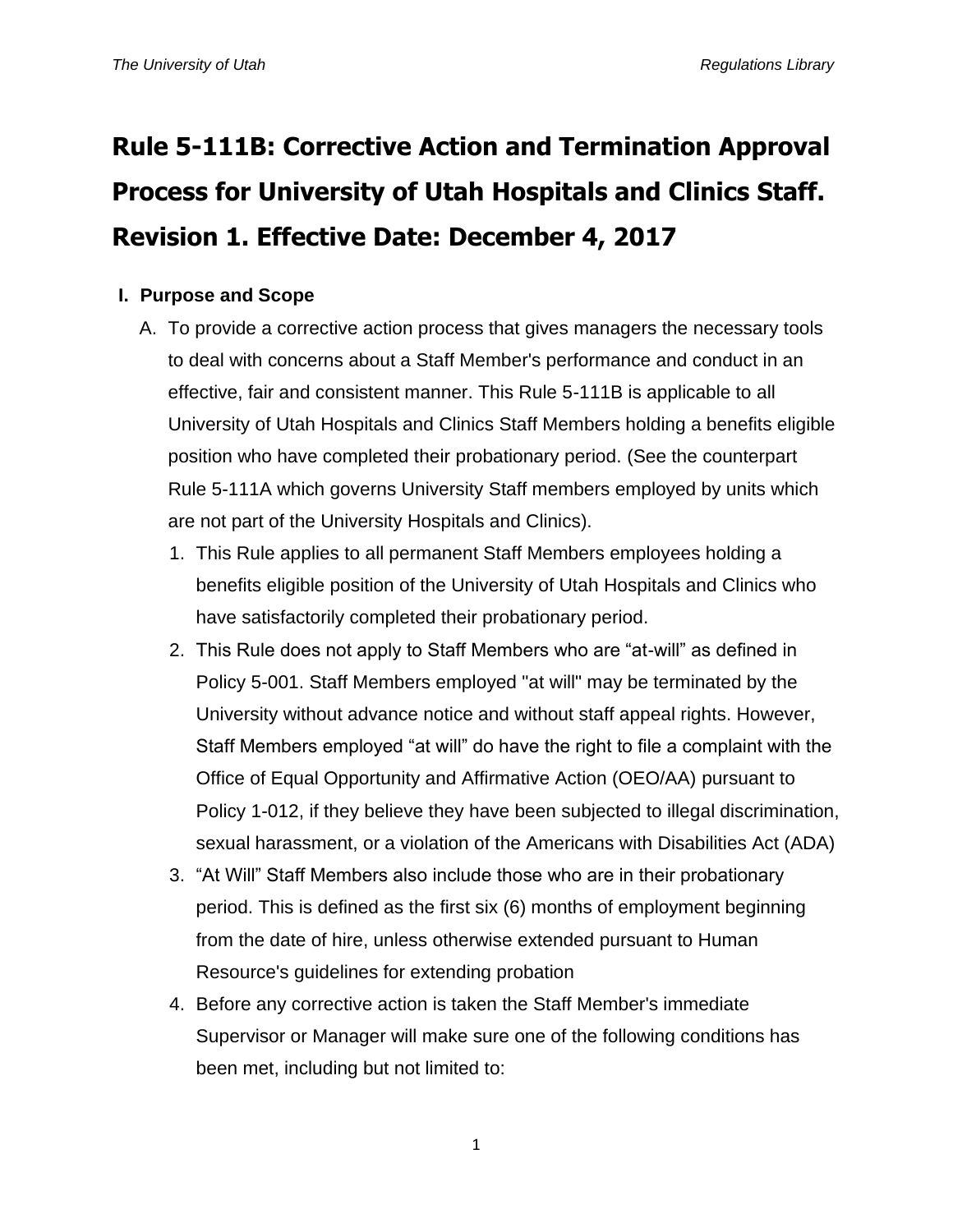- a. The Staff Member was made aware of the expectations of the job as outlined in previous corrective actions.
- b. The Staff Member was made aware of the expectations of the job, through the job description, communicated in the hiring process, orientation, or performance evaluation processes.
- c. The behavior or performance concern, in the reasonable opinion of the immediate Supervisor, is such that no reasonable person should expect to receive prior warning.

### **II. Definitions (Reserved)**

#### **III. Rule**

- A. Application of the Policy
	- 1. Staff Members may be disciplined for unsatisfactory job performance, for any conduct described in Section 4.3 of the Utah Board of Regents Policy R841, or for any conduct or behavior of a nature that no reasonable person should expect to receive prior warning. Unsatisfactory job performance is defined by reference to University or any sub-unit expectations, including any verbal or written expectations communicated by a supervisor; University Regulations; and federal and state laws. Further, Staff Members may be disciplined for conduct off-duty or away from the University if that conduct impacts the University, violates University or department policy, or violates the law. In determining the level of corrective action which may be taken, consideration will be given to both the actual or potential impact or consequences of the behavior or performance concerns. The factors which will be considered within the decision making process will include:
		- a. Physical/Safety Issues
		- b. Service Impact
		- c. Financial Implications
		- d. Resultant Disruption Level
		- e. Violation of University or Department policies, Procedures, or standards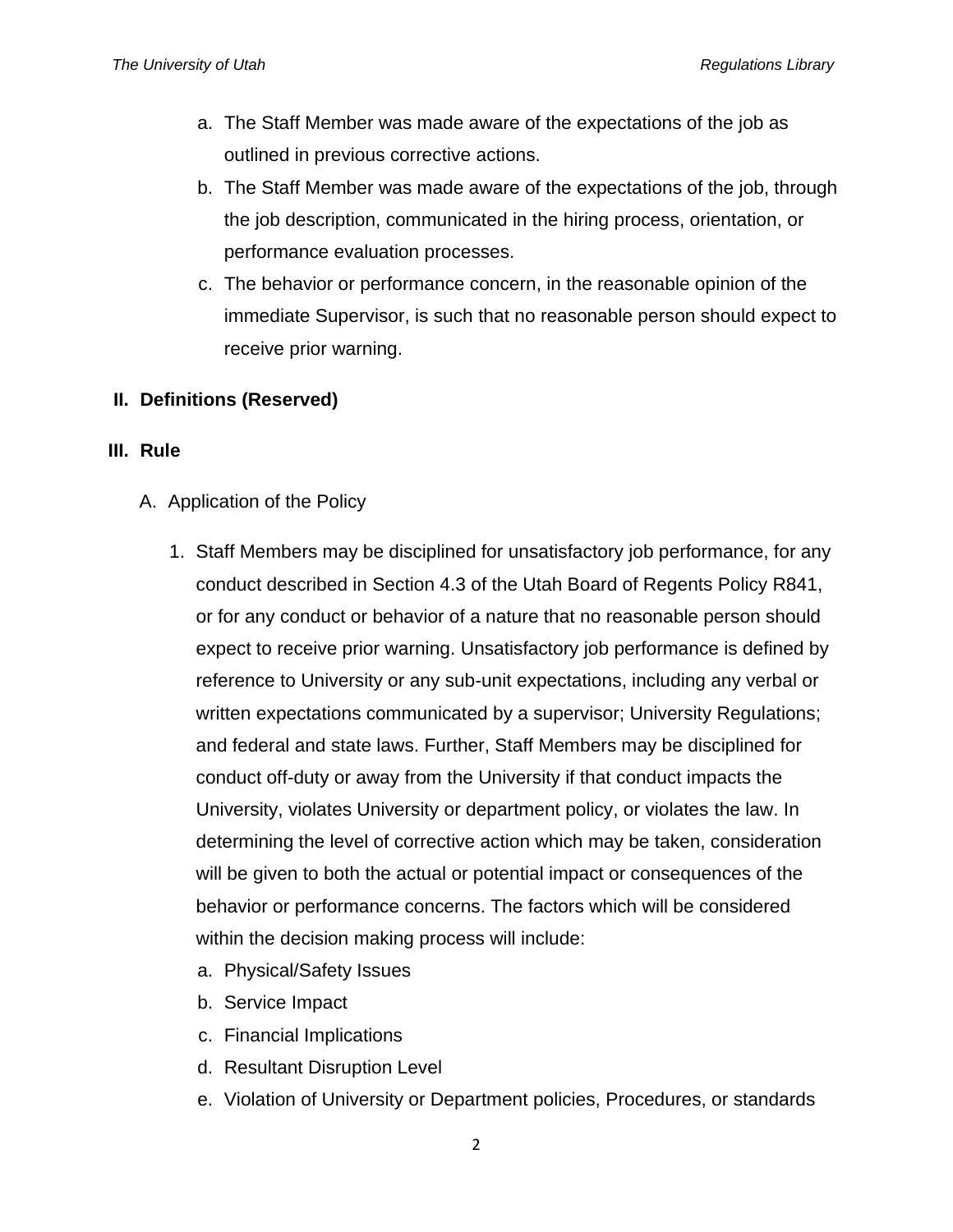- f. Violation of Law
- g. Patient Safety
- B. The level of corrective action will be the result of an evaluation of each current incident based on the following factors:
	- 1. 7 factors listed above (actual and potential impact)
	- 2. Past history:
		- a. previous corrective actions taken.
		- b. the current incident need not be of the same type as previous incidents.
	- 3. The corrective action will fall into one of the following general categories of increasing seriousness:
		- a. corrective actions based on a concern, typically resulting in a written warning.
		- b. substantial corrective actions, typically resulting in a final written warning.
		- c. Serious corrective actions, typically resulting in a demotion, suspension, or termination of employment. Performance or behavior on the Egregious Behavior List (see Rule 5-11C) typically falls into this category.
	- 4. Supervisors or Managers, in consultation with Human Resources Employee Relations and others as deemed appropriate, will determine the category of seriousness. The decision will stand unless found during appeal to be arbitrary and capricious.
- C. Possible formal corrective actions include Written Warning, Final Written Warning, Suspension Without Pay, Demotion and Termination.
- D. In the event of future circumstances requiring corrective action, higher levels of seriousness will be assigned based on either violations of prior written warnings or the seriousness of future behavior.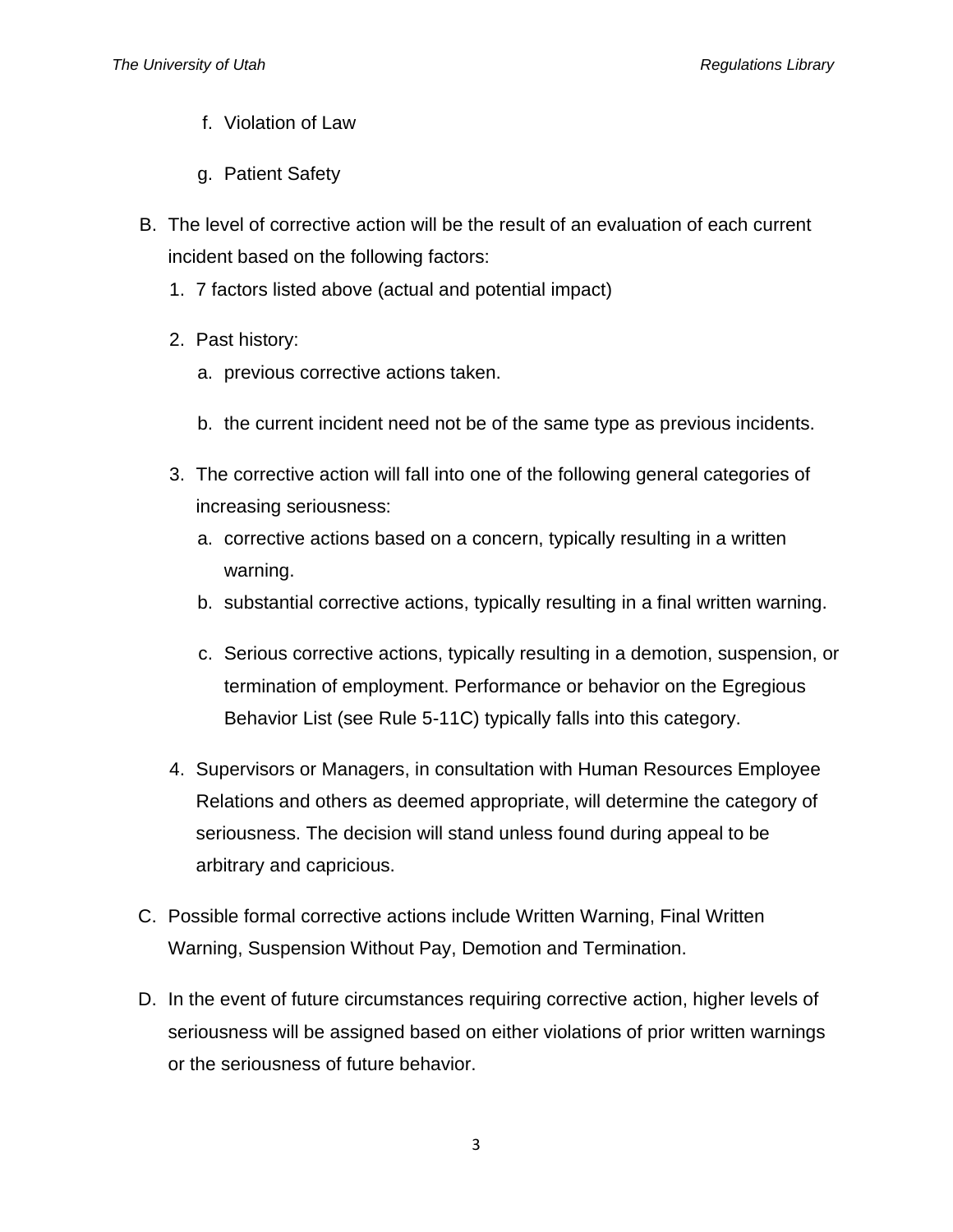- E. In some instances corrective action may be applied without prior warnings having been issued to the Staff Member, depending on the nature and severity of the concern.
- F. Prior to imposing any formal corrective action including Written Warning, Final Written Warning, Suspension Without Pay, Demotion or Termination, supervisors or managers must consult with the Human Resources Department for review and approval of the action.
- G. Where institutional issues, rather than departmental issues, are involved, the appropriate institutional representative may take responsibility for any corrective action to be taken.
- H. The Staff Member will be advised, in writing, of the corrective action being taken and the general information regarding the relevant appeal process. Documentation of formal corrective actions will be entered into the personnel files.
- I. A Staff Member may be assigned a designation of "Not Eligible for Reapplication" (NER) upon termination of employment for reasons consistent with the Egregious Behavior Examples under policy 5-111.
	- 1. An NER designation prohibits a former Staff Member from re-applying or being hired for a minimum of five (5) years from the date of termination and/or designation of NER. After five (5) years the former Staff Member may petition for removal of NER designation by submitting a detailed request to the Chief Human Resources Officer or designee.
	- 2. An NER designation prohibits a former employee from:
		- a. Becoming employed by the University, this includes but is not limited to University departments, divisions, affiliates, or entities.
		- b. Providing services to or on behalf of the University including but not limited to services provided as a consultant and/or contractor.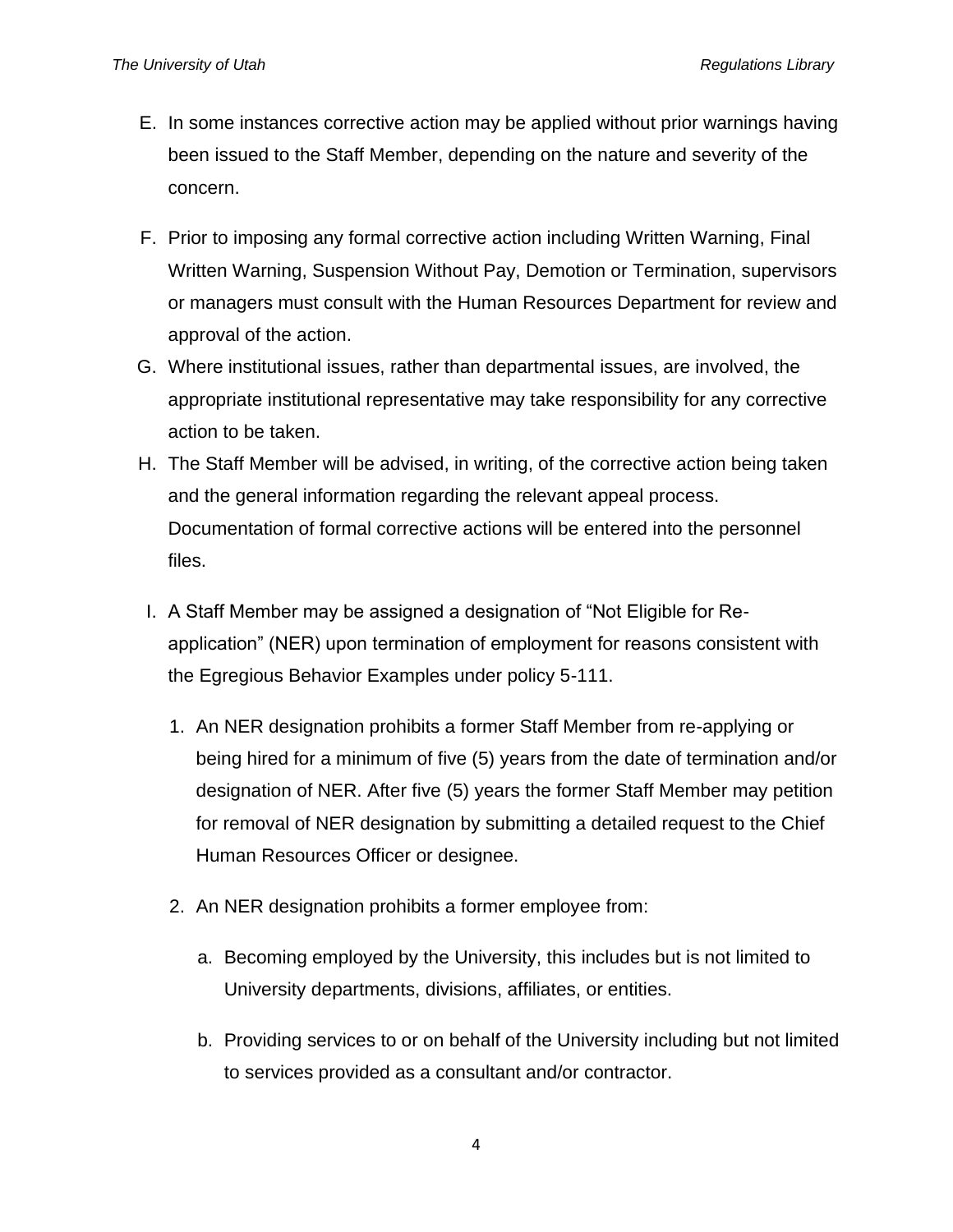c. Participating in any Volunteer services or capacity.

## **IV. Procedures, Guidelines, Forms and other Related Resources**

- A. Procedures (reserved)
- B. Guidelines (reserved)
- C. Forms (reserved)

## **V. References**

A. [Policy 5-111:](http://regulations.utah.edu/human-resources/5-111.php) Corrective Action and Termination Policy for Staff Employees

## **VI. Contacts**

The designated contact officials for this Policy are:

Policy Owner (primary contact person for questions and advice): [Director of Employee](http://regulations.utah.edu/human-resources/%7B%7Bf:3109842%7D%7D)  [Relations](http://regulations.utah.edu/human-resources/%7B%7Bf:3109842%7D%7D) for Human Resources.

Policy Officer: [Chief Human Resource Officer](http://regulations.utah.edu/human-resources/%7B%7Bf:3109842%7D%7D)

These officials are designated by the University President or delegee, with assistance of the Institutional Policy Committee, to have the following roles and authority, as provided in University Rule 1-001:

- A. *"A 'Policy Officer' will be assigned by the President for each University Policy, and*  will typically be someone at the executive level of the University *(i.e., the President and his/her Cabinet Officers). The assigned Policy Officer is authorized to allow exceptions to the Policy in appropriate cases.... "*
- B. *"The Policy Officer will identify an 'Owner' for each Policy. The Policy Owner is an expert on the Policy topic who may respond to questions about, and provide interpretation of the Policy; and will typically be someone reporting to an executive level position (as defined above), but may be any other person to whom the*

*<sup>[</sup>Note: Parts IV-VII of this Regulation (and all other University Regulations) are Regulations Resource Information – the contents of which are not approved by the Academic Senate or Board of Trustees, and are to be updated from time to time as determined appropriate by the cognizant Policy Officer and the Institutional Policy Committee, as per Policy 1-001 and Rule 1-001.]*